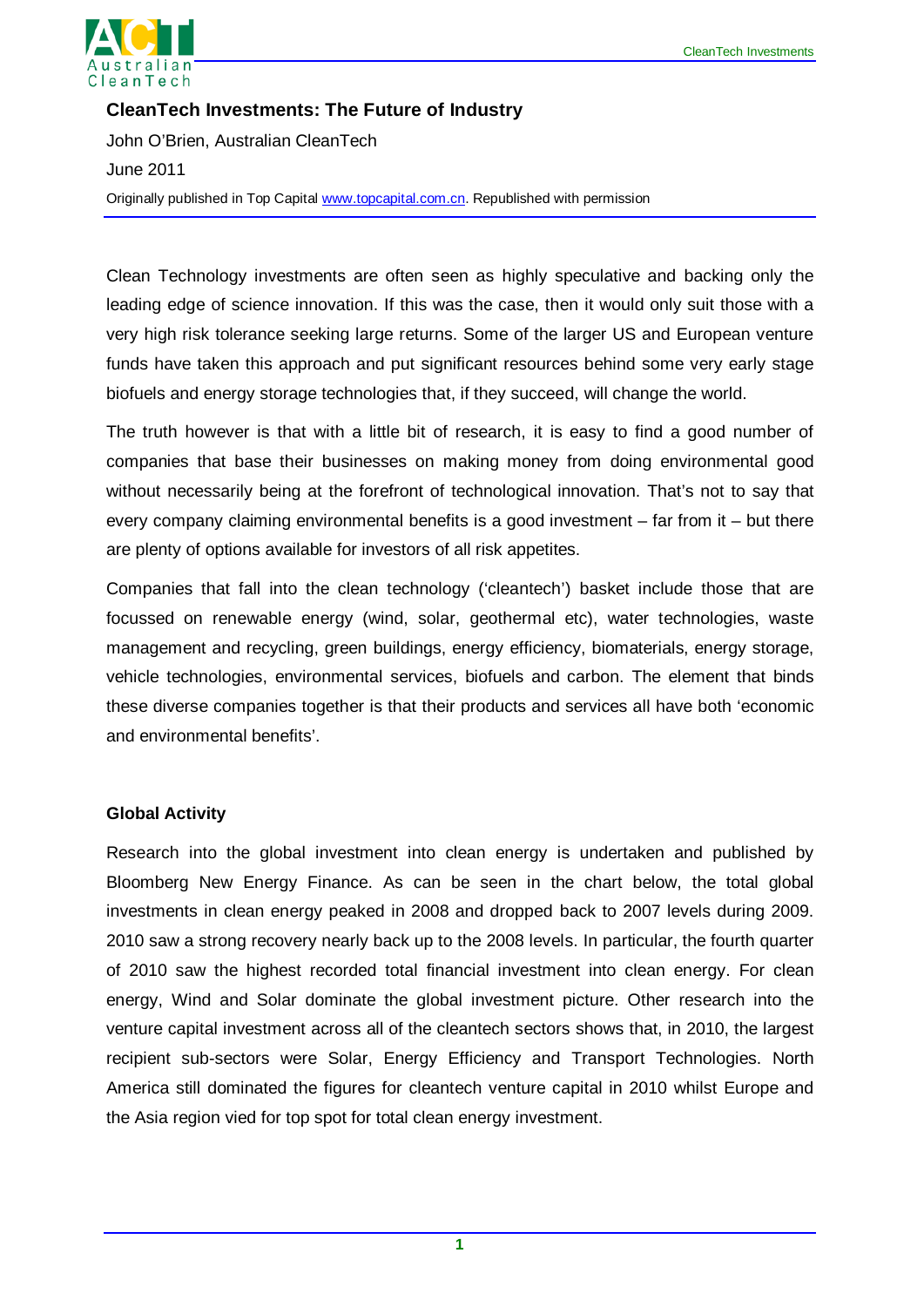





Much of this activity is being by regulatory measures. California is moving forward with its emissions trading scheme, Ireland is driving hard to deliver a large scale wave power industry, and even the UK – not famed for its sunshine - is rolling out large scale solar projects driven by its commercial scale feed-in tariff.

But cleantech is not just confined to the rich nations that led the first industrial revolution. Korea is driving economic growth through its Global Green Growth Initiative and is transforming its industrial conglomerates into cleantech leaders.

China too is driving the growth and development of many cleantech industries. The Twelfth Five Year Plan has seen the country place and even greater emphasis on environmental technologies. These are being driven to both clean up the country's environmental problems, such as air and water quality and emissions reduction, and to create export industries.

Sadly, Australia with all of its abundant natural resources in renewable energy and its excellent research activity is falling well behind the pack. This is partly to do with a lack of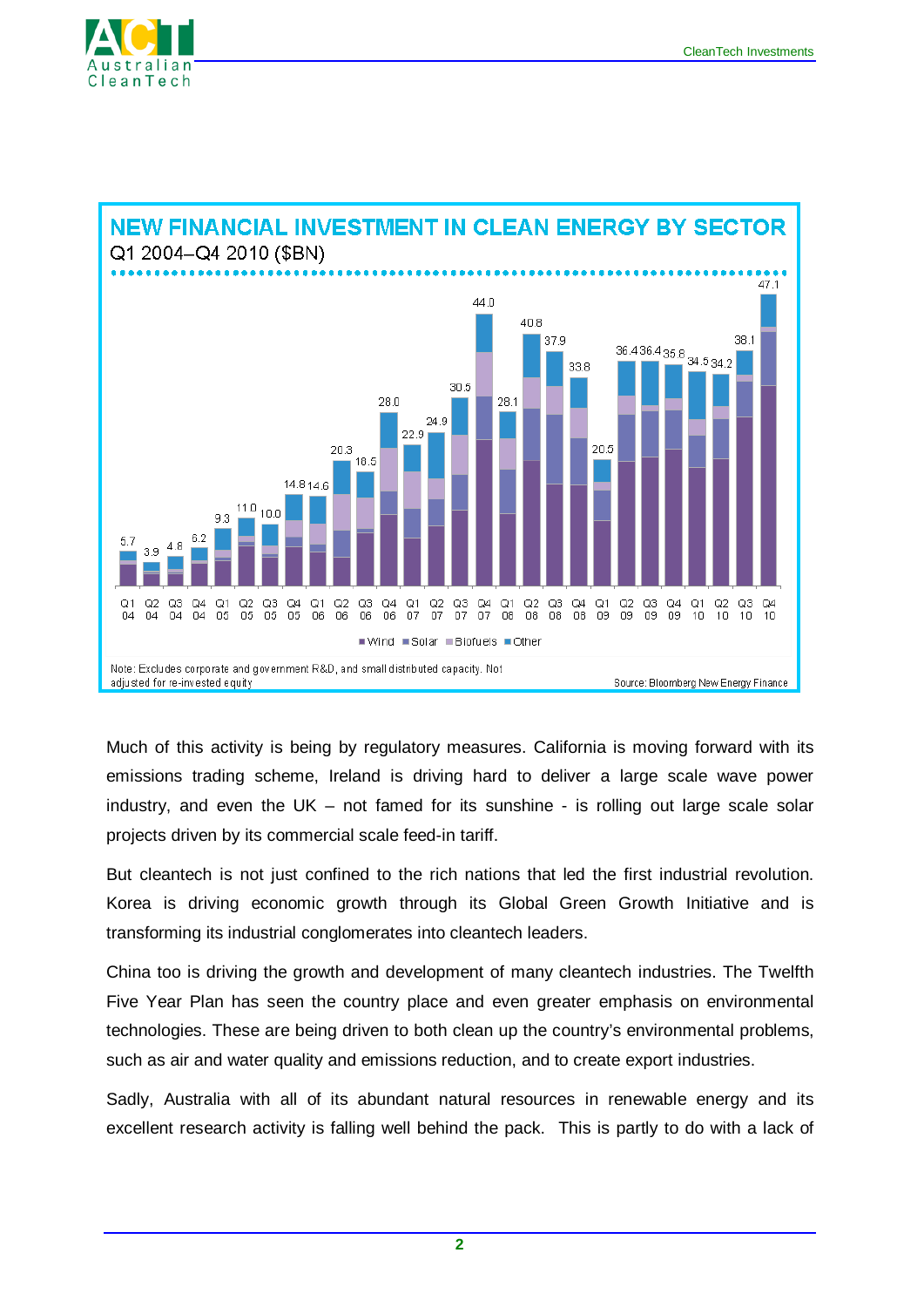

political will, partly driven by the riches being created through the resource sector and partly the lack of educated investors.

To understand the potential of cleantech for investors, for governments and for the community at large it is necessary to understand the drivers behind cleantech adoption, the short term sectoral trends and the longer term technology trends that will produce the long term solutions. Each of these areas is examined below.

### **Drivers of Growth**

Much has been written on why investing in cleantech should derive superior long term investment returns<sup>[1](#page-7-0)</sup>. There have however also been discussions that the sector is just a 'green bubble<sup>'[2](#page-7-1)</sup>. The growth of this sector is however underpinned by four key and strong drivers that will ensure its longevity.

- There are many tangible assets being constructed to provide core services such as power, water, waste and recycling.
- The demand for these core services and for reduced impacts on the natural environment is growing due to both population growth and increasing wealth.
- As the world continues to use and deplete its natural resources there is increasing pressure on communities to adopt cleantech solutions to increase efficiency and decrease waste.
- There is the recognition of climate change and consequent regulatory regimes. This is a separate driver from those above and, whilst it will result in additional growth in some cleantech sub-sectors, it does not underpin the cleantech sector as a whole.

On a more immediate level, demand for cleantech products and services will grow from increasing demand from industrial companies. This demand is being driven by two issues:

- Larger companies around the world are facing increasing regulatory pressures to report on and reduce their environmental impacts. This not only includes emissions reporting but there are a multitude of other environmental regulations regarding air quality, effluent standards, impact on native vegetation and reduced water availability that are driving companies to seek more resource efficient and less polluting technical solutions.
- Companies are also starting to face supply chain pressures to both report on the environmental impacts of their operations and strive to reduce this footprint. Companies such as Walmart and Tescos are leading the way in this.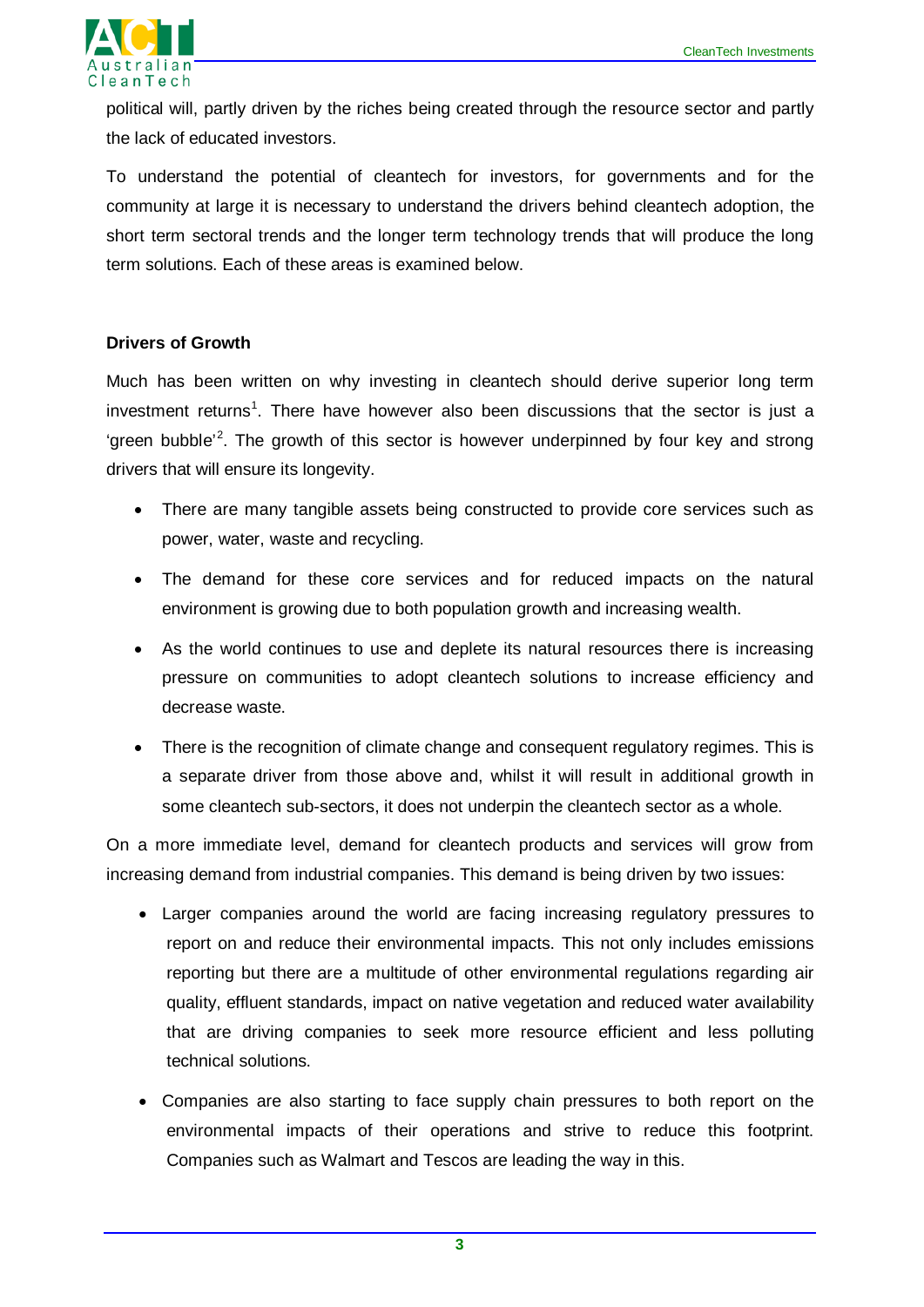

# **Cleantech Trends for 2011**

In the short term, there are plenty of changes occurring being driven by political positioning, technology development, investment trends and increasing community awareness and changing behaviour.

Here are our top cleantech forecasts for 2011:

- **Carbon Déjà Vu** The carbon debate in developed countries such as Australia and the United States that are seeking to introduce schemes will have a feeling of 'déjà vu' as arguments are repeated to oppose any broad based emissions trading scheme. This will be led by emissions intensive industries protecting their profits. Interestingly, countries that have historically been seen as the laggards of emissions trading, China included, are likely to take the lead in both the roll out of trading schemes and leadership positions in the global debate;
- **Policy on the Run** There will be an increasing realisation within the community of developed countries that they are dropping far behind those countries seeing cleantech as a global industrial opportunity. The national politicians will then start to quickly make policy on the run to show that there is progress and that they are being competitive with the developments of China and Korea;
- **Chinese Wind to Dominate** Chinese wind turbine suppliers will continue to enter new markets and their move to dominate global supply with high quality, cheap products. This growth will be accompanied by local assembly plants and partnerships in many countries which will make the 'threat' of the Chinese take over more attractive.
- **Large Solar Roll Out** Whilst there has been steady growth over the last few years in specific countries, this will become more widespread during 2011 as solar approaches grid parity and the subsidies required to make projects viable decrease. There will also be a growing roll out of utility scale (30-50 MW), small utility projects (1-3 MW) and commercial scale projects (50-200 kW) projects in Australia, the UK, India and in other jurisdictions.
- **Electric Car Uptake** with the launch of numerous electric vehicles in 2011, the uptake of EVs will happen quickly and to the detriment of internal combustion car makers. This uptake will then also drive recharging infrastructure, although most of this is likely to be home-based, and then smart grid applications.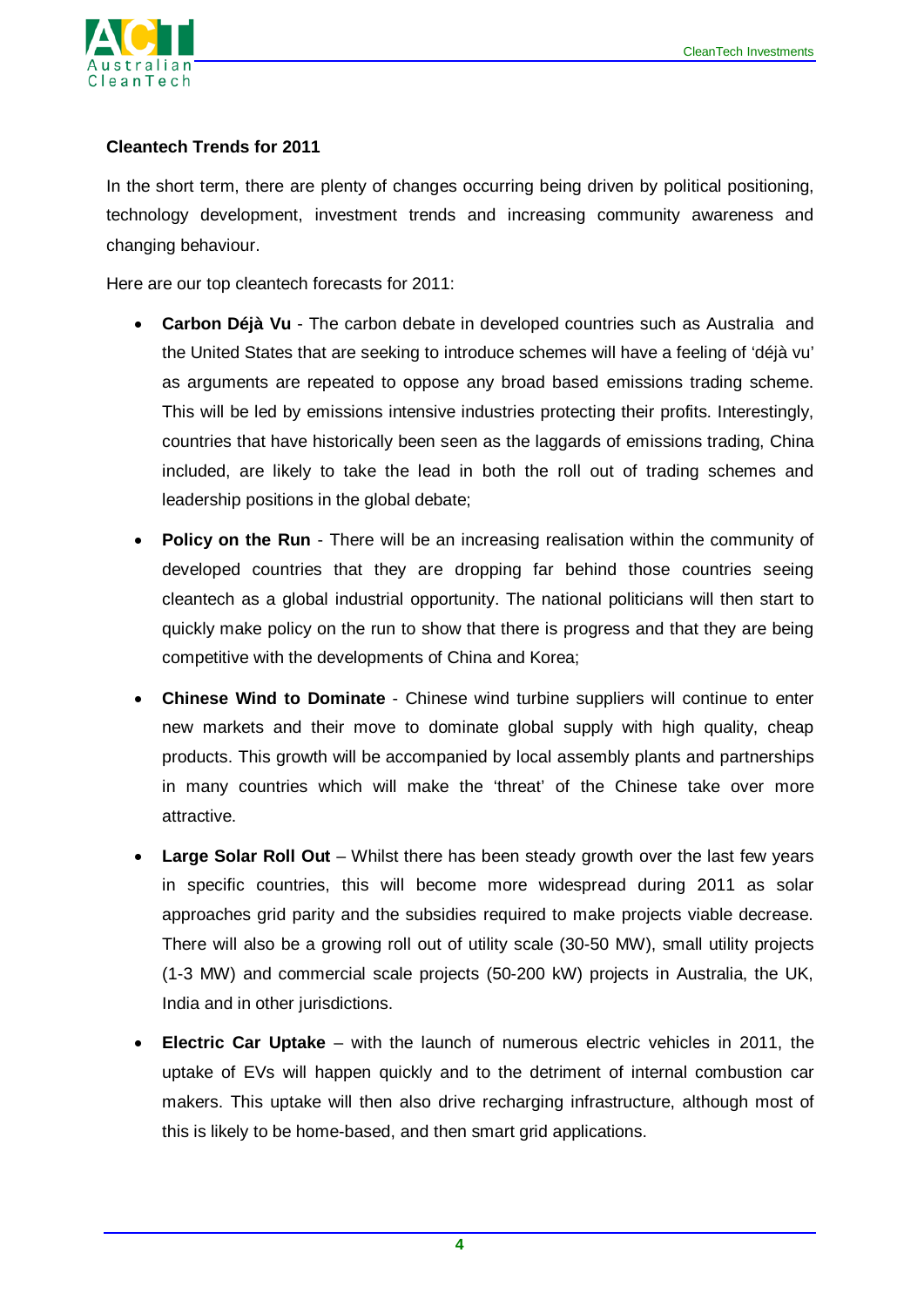

- **Asian Money** in the same way that investment has been coming from Asia into the global mining sector, 2011 will see the first of the large scale Asian investments into the international cleantech sector. This will open up the sector to more ambitious growth;
- **Local Money** there is also likely to be a growing interest and roll-out of community financed projects, where communities take control of local development and, at the same time, secure the investment returns;
- **Insurance Takes the Lead** globally, there is a strong move from the insurance industry to quantify the risks inherent in climate change and the associated regulatory measures. The insurance market is likely to start asserting its influence over investment decisions during 2011. Indeed, the insurance industry may end taking the lead in the climate debate and in driving industry and government to adopt and develop cleantech solutions.

# **Cleantech in China**

In recent research undertaken by Australian CleanTech, we have completed preliminary reviews all of the listed Chinese companies to identify cleantech investment opportunities. Of the 154 companies we have identified to date, 122 companies are listed in Hong Kong, Shanghai or Shenzen. Other exchanges that have listed Chinese cleantech companies include Singapore, Taiwan, New York, Toronto, Sydney and NASDAQ. These companies cover a wide variety of the cleantech sub-sectors with the largest group being in Solar with 34 companies, followed by Energy Efficiency with 31 companies and Water with 25 companies.

There are also many unlisted investment opportunities available. Many of these projects are available in China and increasingly, Chinese investors are looking to invest in cleantech projects and companies around the world.

Australian CleanTech is currently working with Chinese and Korean investor groups looking at investments into solar, wind and recycling opportunities in Australia, India, the UK and Malaysia. There appears to be a growing interest both from the Chinese investors to look globally and from project proponents happy to work with Chinese investment partners.

### **Long Term Cleantech Trends**

To build both long term economic sustainability and investment returns, it is essential to have a view of the type and timing of technologies that will be adopted on a large scale. Much contemporary literature provides advice on current and forecast cost curves for future energy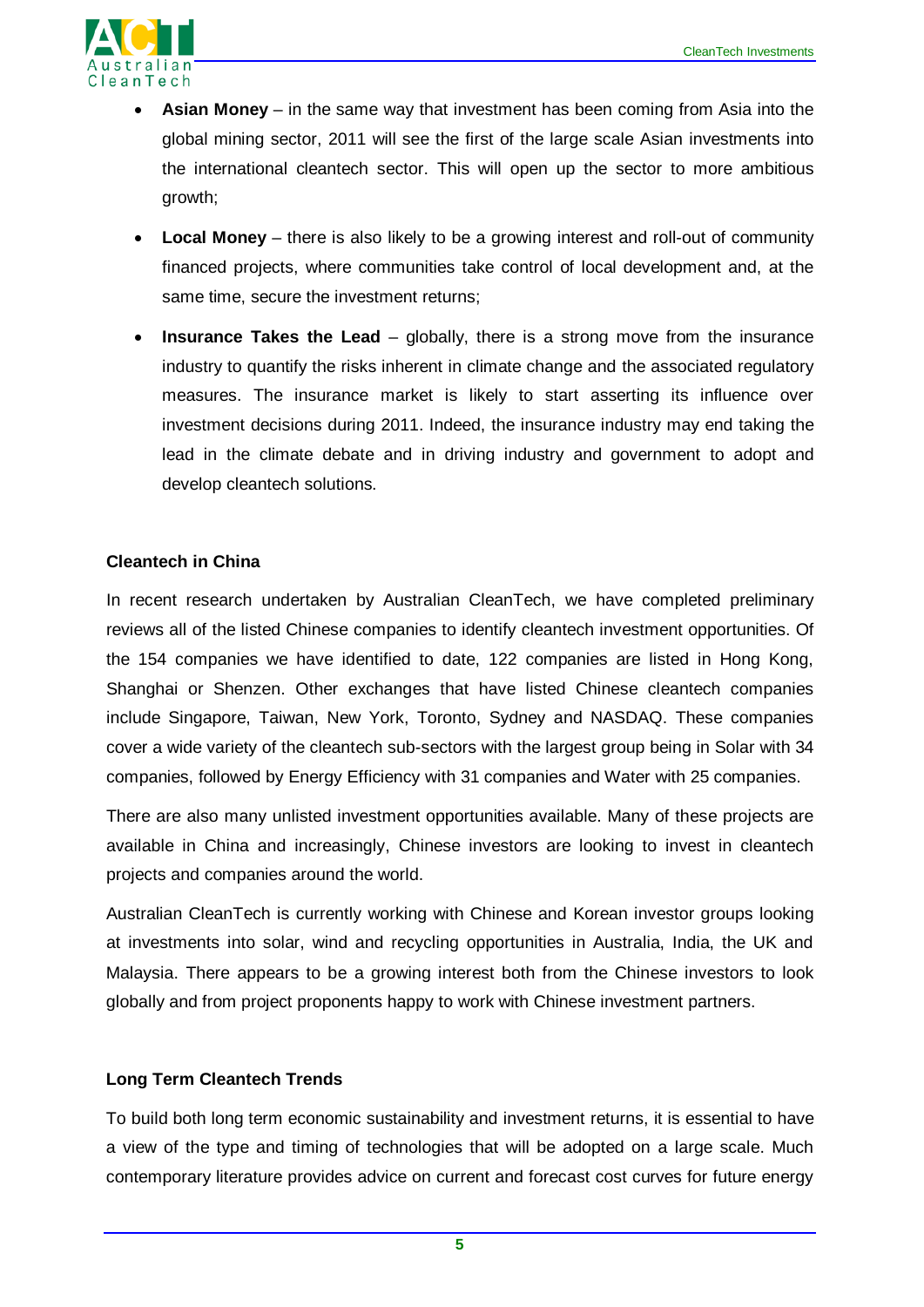

technologies. There are other reports that provide forecasts of the future energy mix to 2020 or 2030. However, these provide little assistance to governments or investors wanting to fully understand long term trends.

Australian CleanTech has recently tried to consolidate many of the existing reports to provide longer term technology forecasts. The report, *Prosperous Sustainability: Clean Technology Forecasts to 2050*, presents a scenario of technology development. The forecasts include the timing of mass roll-outs of technologies and, possibly more interestingly, the timing of their decline. It is based on economic activity measures rather than installed capacity as this will indicate the areas of growth.

By understanding the likely timing of technology maturation, it is possible to develop policies that secure the maximum benefits for a specific region. These benefits may include opportunities for economic development, the creation of jobs and the potential to establish global or regional centres of excellence.

Cities, states or nations will have the greatest chance of securing technology leadership by recognising this potential early and implementing proactive policies to build the foundations of industry growth. These foundations may include policies focussed on investment attraction and the development of industry, infrastructure and skills.

The key assumptions and findings of the report are set out below.

**Wind Energy -** The current wind technology will grow quickly over the next few years and gradually by replaced by second generation technologies, which may include vertical axis and darrieus turbines, towards the end of the decade. Eventually the requirements for large towers and motors, will mean that wind is left behind as an expensive technology for new installations.

**Solar Energy -** Solar Roof Top Solar Panels will continue to grow quickly over the next few years. After that however, it is forecast that other solar technologies, such as building integrated photovoltaics (BIPV), will become cheaper and retrofit panels will start to become obsolete. Utility scale solar is forecast to have a long gestation but will form a major component of the industry by 2050.

**Other Renewables -** Geothermal is another long term survivor although it is going to take more than five years for the industry growth to occur with any significance. Wave and Tidal power follow the same growth path as geothermal through to about 2030, after which they start to decline as technologies with fewer mechanical parts emerge as cheaper options.

**Transport Energy -** Cellulosic and Algae Biofuels start to replace first generation biofuels within the next few years and, as oil prices increase, they will grow for some time. The growth of electric vehicles and recharging infrastructure has been brought forward by recent events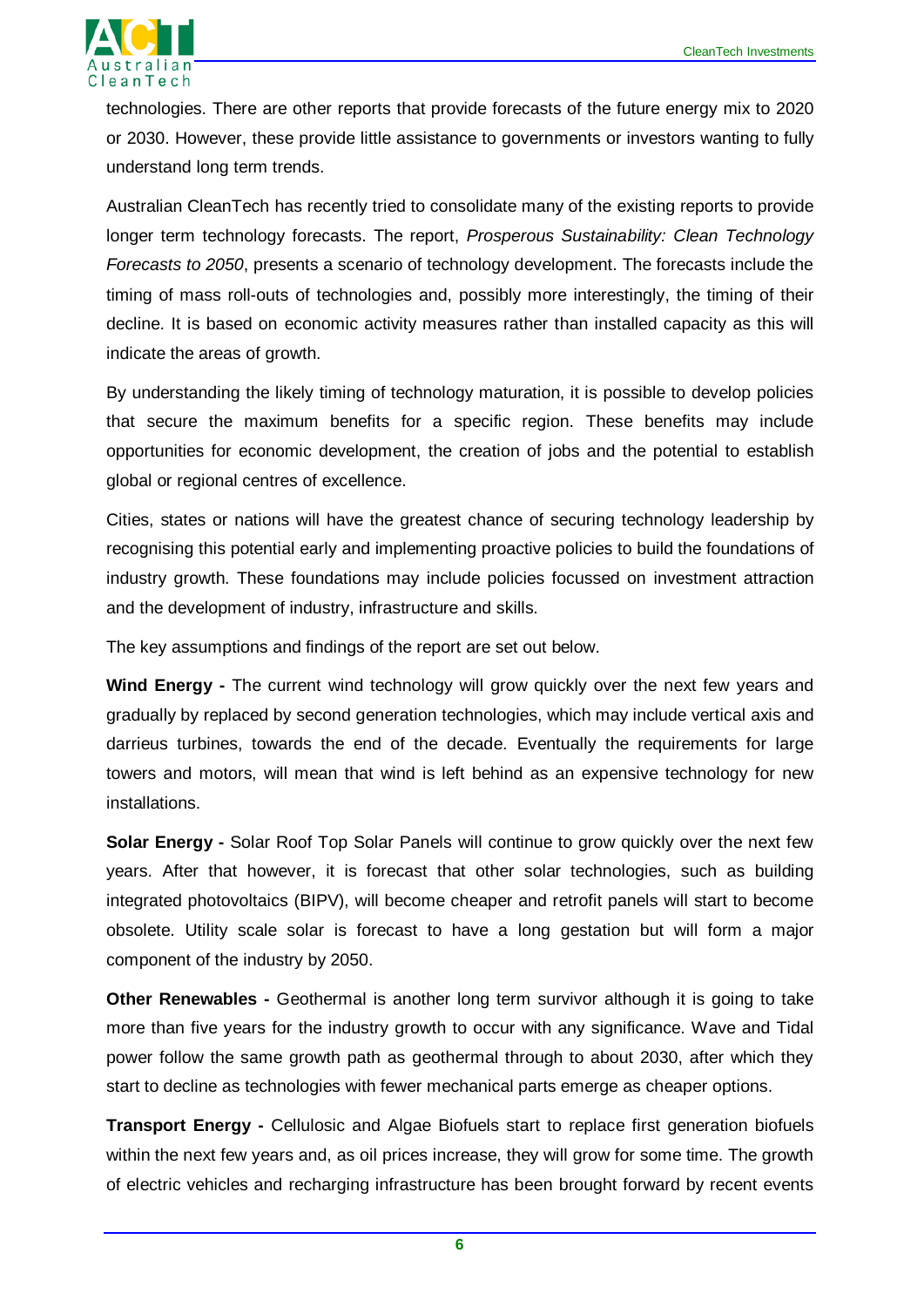

in the global car industry. The major global roll out will commence in 2011-12 and continue to grow throughout the forecast period.

**The Built Environment -** The built environment comprises energy efficiency, green building products and materials and smart grids. It forecast that this will continue to grow and innovate throughout the entire period. Energy efficiency and building products will grow quickly immediately as some of the easy wins are taken. Smart Grids, however, will only significantly expand in the 2020s once structural issues connected with distribution networks are resolved.

**Water and Waste -** Water and waste technologies are forecast to grow throughout the forecast period. Preserving, reusing and creating new sources of potable and 'fit-for-purpose' water along with materials recycling and resource recovery will be driven by growing populations and improved living standards.

There are of course many limitations to this type of foresight work. It will certainly not provide any policy or investment certainty. It may help to provide caution against backing industries with limited long term prospects. Its greatest use however is to provide a frame work for governments and investors to build long term economic benefits by focussing on the sectors of cleantech that are most likely to be 'winners' both globally and within their regions.

#### **Benefits to Society**

The potential benefits to society of the spread of cleantech are far more than just reduced environmental damage. Cleantech products and services will create more efficient businesses, less waste, greater recycling of all materials, higher standards of living, more fulfilling jobs and urban environments that are better places to live. Through adopting technologies that reduce energy, water and resource usage, societies will increase their productivity, their global competitiveness and drive local economic development and employment.

This applies not only to the starting of new companies with new technologies, but also to increasing the resilience of existing industry to more effectively compete in the future.

In the collection of essays, Opportunities Beyond Carbon<sup>[3](#page-7-2)</sup>, the concept of the transition to a more sustainable world presenting opportunities to also find solutions to other societal problems is explored. For instance, by improving town planning and building design and utilising cleantech solutions, emissions and resource use can be reduced. This can also lead to more integrated communities and, ultimately, happier, more connected residents. Writing in the Environmental Leader, this thought is further developed by Mark Johnson<sup>[4](#page-7-3)</sup>, who suggests that it requires a wider level of systems thinking rather than just the application of new technologies into existing systems.